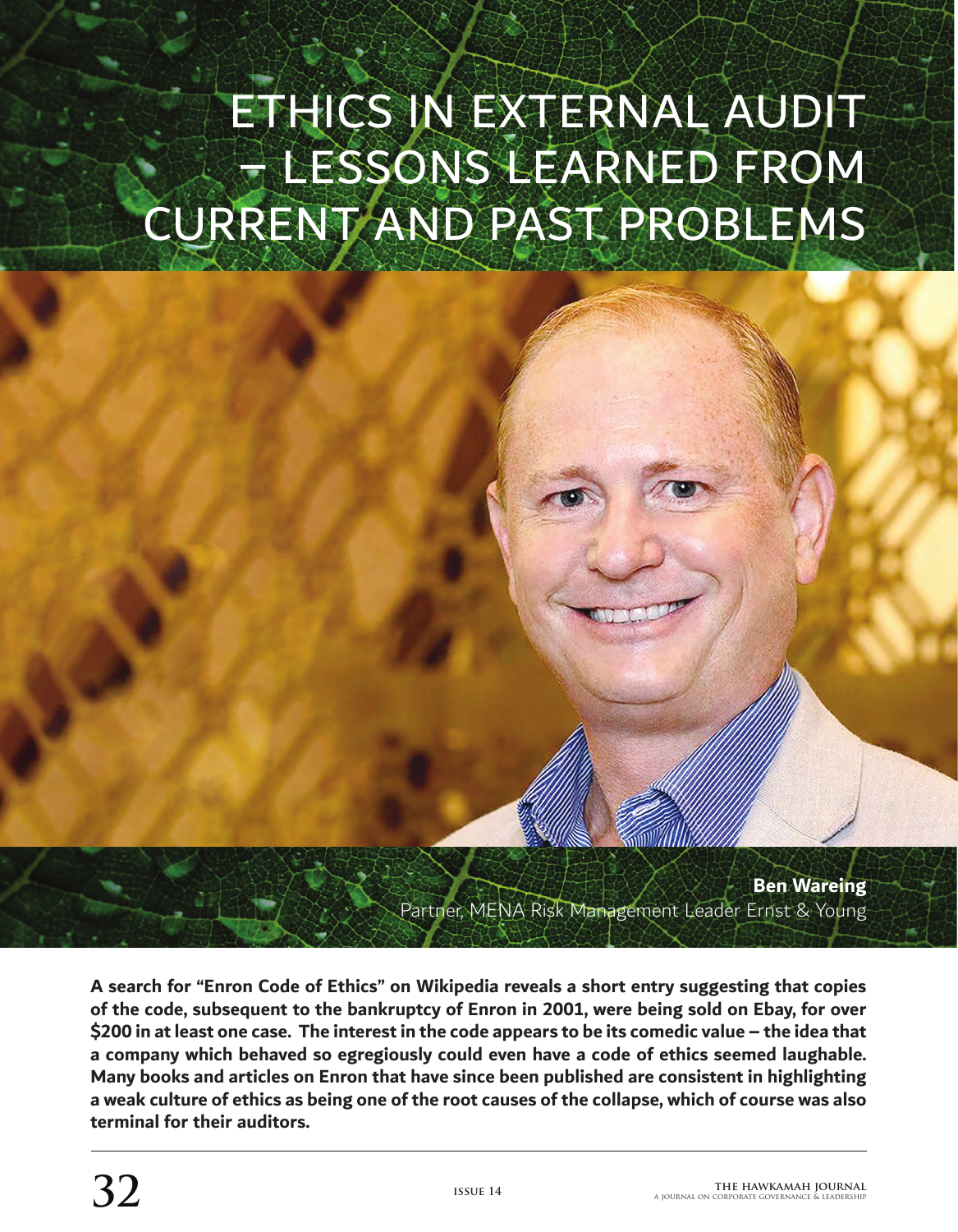These issues have not gone away. High-profile corporate failures and scandals in the last few years have placed the audit profession under intense scrutiny. One of the consequences is an increased expectation that auditors should identify – and report on – ethical concerns as part of their work.

## **UK Retailer – ethics, governance and the effect on auditors**

A major UK-listed retailer was publicly described in 2007 as "the least ethical big company in the country." In 2016, it was the subject of a UK Parliamentary report which highlighted numerous problems connected with employment practices at the company's premises, leading to widespread attacks in the media on its ethics culture. The report specifically linked the issues to corporate governance, with statements such as "Corporate governance… goes to the heart of the issues that have been raised in our inquiry".

At the date of writing, this company has no external auditor. The one auditor they used since listing in 2007 resigned in August 2019 after management reportedly failed to inform them of a substantial tax demand until the day of issuance of the financial statements. Attempts to appoint new auditors have so far failed, with at least 6 firms already having been approached. The head of audit for one major firm told the Financial Times that "This is not an audit issue, it is a corporate governance issue."

The Deputy Executive Chairman, founder of, and majority shareholder in, the company was requested by the Parliamentary committee to address the issue of corporate governance. When specifically asked how he was going to improve corporate governance, the Deputy Executive Chairman said, "I can only do my best and my best may not be good enough, as you say, but my best is all you can have". This demonstration of failure to properly commit to governance improvements is consistent with much of the criticism he has publicly faced in the UK press.

Whether poor corporate governance gives rise to poor ethical culture, or the two weaknesses contribute to each other, is not necessarily a question that needs to be answered. Instead, we need only accept that a link exists between the two. The response of auditors to identified weaknesses in either corporate governance or ethical values of an auditee would be to consider the implications across all areas impacted by both.

### **The changing face of external audit**

External auditors have long been required by virtually all standard-setters to consider a wide range of features of an auditee as part of their planning for an audit. International Standard on Auditing 315, for example, requires that auditors assess whether management and those charged with governance have maintained a 'culture of honesty and ethical behaviour'. An auditor's conclusion on this would then contribute to other assessments, such as the quality of the overall internal control environment or the risk of management override in financial reporting. How the auditors adjusted their audit strategy to compensate for the widely known issues around ethics at the company described above is unclear, but one would assume that, for example, professional skepticism would have been applied with more rigour to any representations made by management.

In recent years international standards have in addition begun to require the publication by auditors of Key Audit Matters (KAMs) for their listed clients. In the US, a similar requirement will mandate disclosure of Critical Audit Matters (CAMs) from 2019 onwards. Prior to this, audit reports were generally 'boilerplate', with additional narrative added by the auditors only in the (relatively rare) situations that they either gave a modified audit opinion or included an 'emphasis of matter' drawing attention to a feature of the financial statements. No information was given by auditors of the areas they considered to be highest risk.

KAMs and CAMs are aimed at protecting the public interest by drawing users' attention to the issues which were of significant focus for the auditors.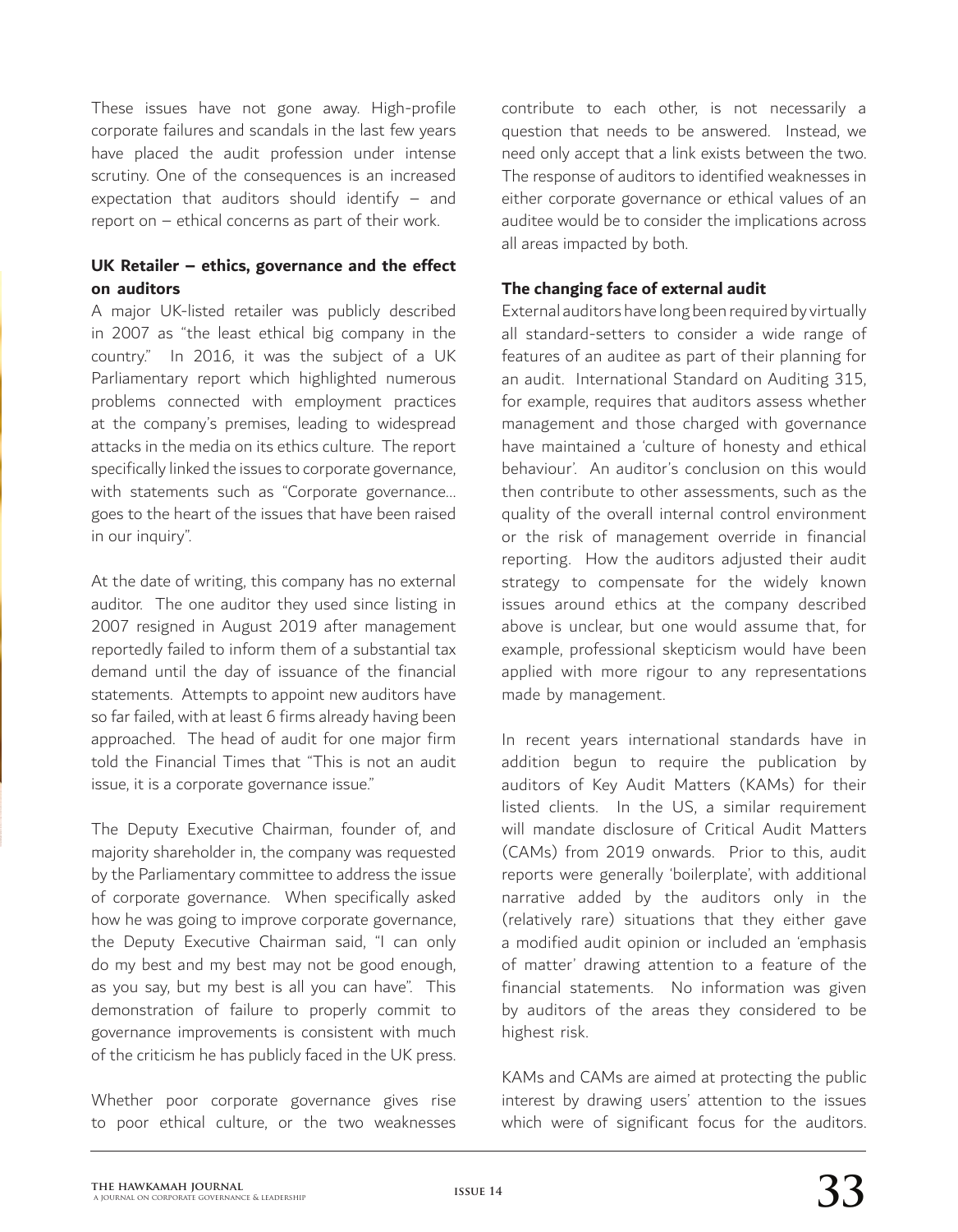KAMs have been mandatory for public companies in most of the Middle East, where International Standards are applicable, for several years now. So what types of issues are they focusing on?

Of the audits of the top 20 largest publicly listed companies in the world today, only 8 currently fall under the remit of KAMs – those subject to International Standards on Auditing or Hong Kong Auditing Standards. Most of the other 12 are subject to US standards and will begin publishing the equivalent CAMs for audits of 2019 financial statements.

# **Key audit matters and ethics – what do we see from large audits?**

The number of KAMs in these 8 large company audit reports ranges from 2 to 6, with an average of 3.65. Whilst "ethics" or "ethical" appears (usually 3 times) in all of the audit reports, it is always within the 'boilerplate' sections referring to matters such as the auditor's responsibility. In the more meaningful freely drafted KAMs section, the word "ethics" or "ethical" does not appear once.

So how can the profession claim to be paying proper attention to ethics and ethical culture if it is not reporting ethics as an area of focus to stakeholders?

Predominantly, it is down to the nature and purpose of KAMs. They are not intended to be a means by which the auditor describes all steps they have gone through in their audit, they are intended to identify the areas of audit risk that set this particular audit aside from most others, and as such tend to be relatively specific. Every large audit in today's world could be expected to have a significant focus on testing of the IT systems, but stating this as a KAM would not provide meaningful information to stakeholders. In the same way, every audit will include consideration of numerous ethical factors.

Also, significant ethical issues are considered by auditors in their ongoing deliberations around accepting the client and continuing to act for them. Any ethical issues of sufficient significance to require



reporting as a KAM may arguably require that the audit relationship is discontinued, as is the case with the UK company referred to above.

Finally, a majority of the matters raised as KAMs are anyway significantly impacted by ethical culture, because they relate to accounting estimates. Accounting estimates are a common feature of financial statements, especially those prepared under the more principles-based international standards compared to the more rules-based US standards.

### **Accounting estimates**

For auditors, accounting estimates present a problem; it is not possible to simply recalculate a number and be comfortable. Instead, the qualitative inputs to the estimate need to be considered. Understanding the risks that management may manipulate these inputs in order to achieve their own objectives is one reason for the auditor's assessment of the ethical values of the auditee.